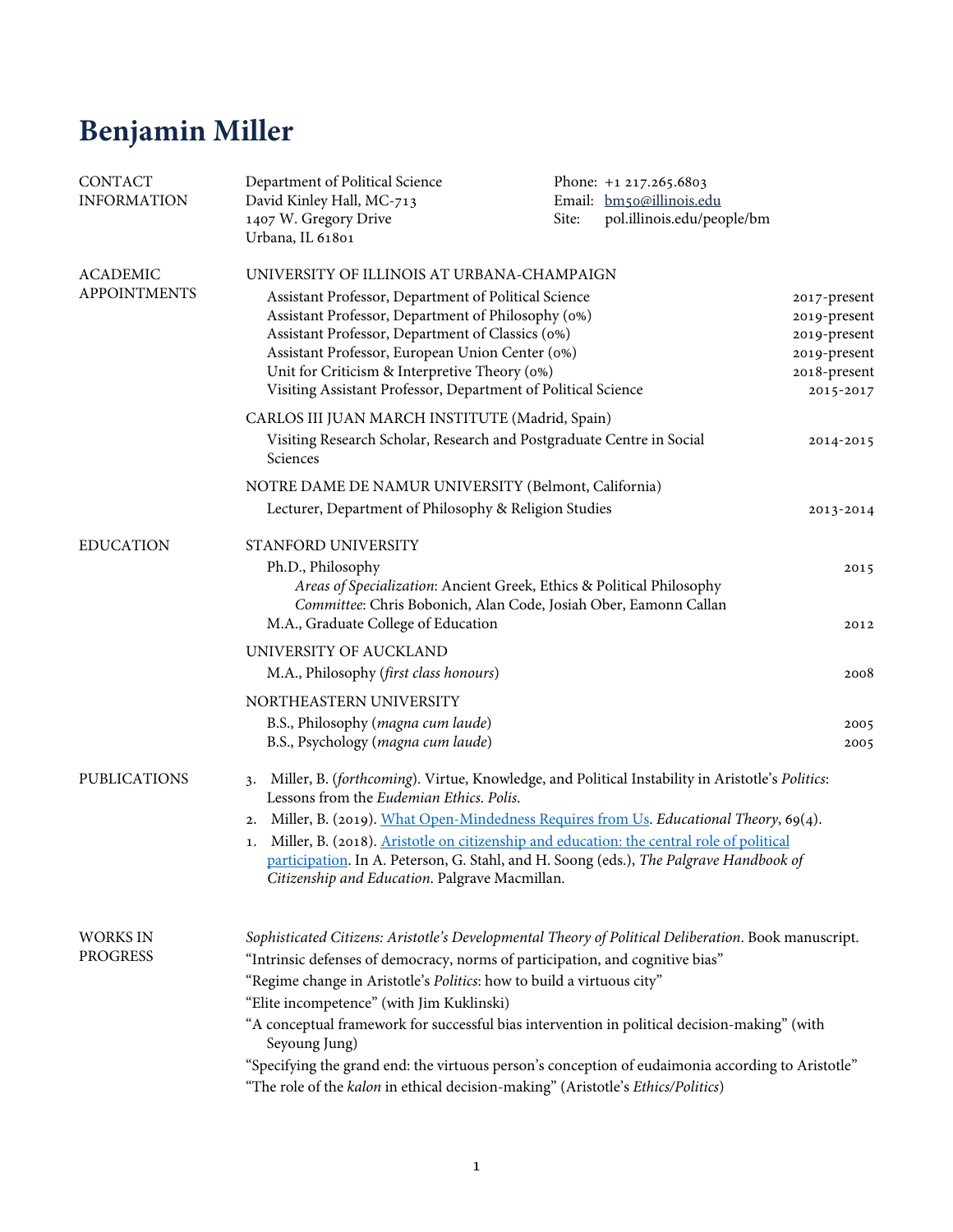| <b>EDITED VOLUMES</b>                                    | 1. (2019). Democracy Before Liberalism: A Discussion of Josiah Ober's Demopolis. Special issue as<br>part of journal <i>Polis</i> , $36(3)$ .                                                                                                                                                                                                        |                                                                  |  |
|----------------------------------------------------------|------------------------------------------------------------------------------------------------------------------------------------------------------------------------------------------------------------------------------------------------------------------------------------------------------------------------------------------------------|------------------------------------------------------------------|--|
| <b>REVIEWS</b>                                           | 2. Miller, B. (2019). The importance of Demopolis for today's political science. Polis, 36(3): 511-<br>515.<br>1. Miller, B. (2018). A new interpretation of Aristotle's Politics — (D.J.) Riesbeck Aristotle on<br>Political Community. Pp. xii-322. Cambridge: Cambridge University Press, 2016. The Classical<br><i>Review</i> , $68(1)$ : 39-40. |                                                                  |  |
| <b>INVITED TALKS</b>                                     | Political incompetence and defenses of democracy<br>The Institute for Future Studies, PPE Seminar<br>Uppsala University, Philosophy Department Colloquium<br>University of Vermont, Ethics Workshop<br>University of Nottingham, Centre for Normative Political Theory<br>University of Manchester, Manchester Centre for Political Theory           | Nov. 2017<br>Nov. 2017<br>April 2017<br>March 2017<br>March 2017 |  |
|                                                          | What failed states don't know: Aristotelian lessons for politics<br>University of Illinois at Urbana-Champaign, Phil. Dept. Colloquium                                                                                                                                                                                                               | Jan. 2016                                                        |  |
|                                                          | Sunesis in Aristotle<br>University of Auckland, Conference in honour of Rosalind Hursthouse                                                                                                                                                                                                                                                          | August 2015                                                      |  |
|                                                          | Justifying civic virtue<br>Stanford University, Spencer Foundation Conference                                                                                                                                                                                                                                                                        | Oct. 2012                                                        |  |
| <b>CONFERENCE</b><br>PRESENTATIONS &<br><b>WORKSHOPS</b> | Intrinsic defenses of democracy, norms of participation, and cognitive bias<br>Philosophy, Politics, and Economics Conference                                                                                                                                                                                                                        | March 2020                                                       |  |
|                                                          | A conceptual framework for successful bias intervention in political decision-<br>making (with Seyoung Jung)<br>American Political Science Association Conference                                                                                                                                                                                    | Sept. 2019                                                       |  |
|                                                          | Basic democracy and liberalism<br>American Political Science Association Conference                                                                                                                                                                                                                                                                  | Sept. 2018                                                       |  |
|                                                          | Invited comments on journal special issue working papers<br>Educational Theory Annual Workshop                                                                                                                                                                                                                                                       | Oct. 2018                                                        |  |
|                                                          | Political incompetence and defenses of democracy<br>Pacific American Philosophy Association Conference<br>American Political Science Association Conference                                                                                                                                                                                          | April 2018<br>Oct. 2018                                          |  |
|                                                          | Civic identity and feelings of patriotism: can we really justify an education for<br>political identity?<br>Western Political Science Association                                                                                                                                                                                                    | April 2017                                                       |  |
|                                                          | Intersectional conversations in a post-truth world<br>Invited Panel, Unit for Criticism, University of Illinois at Urbana-<br>Champaign                                                                                                                                                                                                              | Feb. 2017                                                        |  |
|                                                          | Regime change in Aristotle's Politics<br>American Political Science Association Conference                                                                                                                                                                                                                                                           | Sept. 2016                                                       |  |
|                                                          | Aristotle's Spartans<br>Midwest Political Science Association Conference                                                                                                                                                                                                                                                                             | April 2017                                                       |  |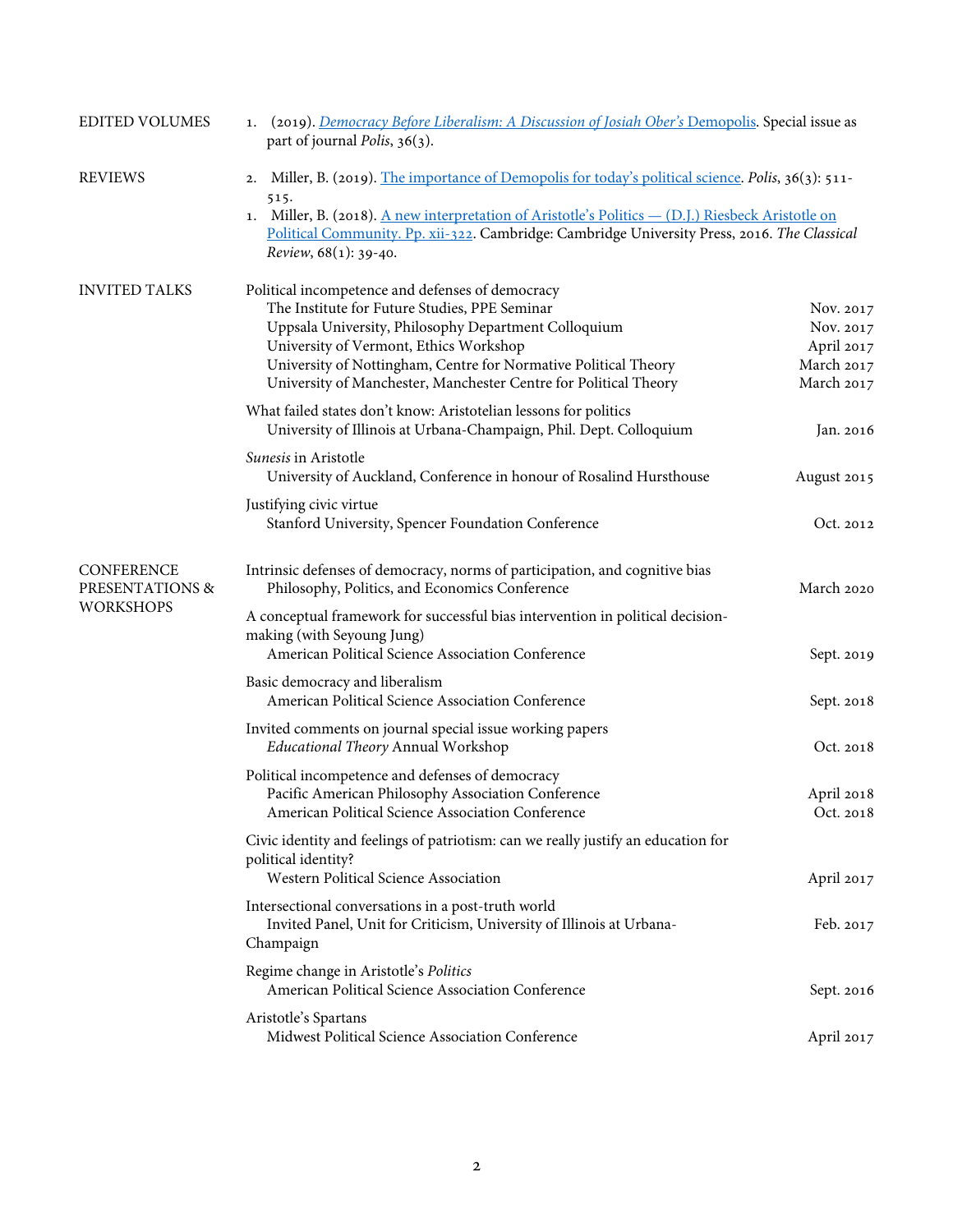| <b>AWARDS &amp;</b><br><b>FELLOWSHIPS</b> | Clarence A. Berdahl Award for Excellent Undergraduate Teaching                                                                                                                                                                                                                                                                                                                                                                                                                                                                                                                                                                                                                                                                                                                                                                                                                                                                                                                                                                                                                                                                                                                                                                                                                                                                                                                                                                          | 2019       |
|-------------------------------------------|-----------------------------------------------------------------------------------------------------------------------------------------------------------------------------------------------------------------------------------------------------------------------------------------------------------------------------------------------------------------------------------------------------------------------------------------------------------------------------------------------------------------------------------------------------------------------------------------------------------------------------------------------------------------------------------------------------------------------------------------------------------------------------------------------------------------------------------------------------------------------------------------------------------------------------------------------------------------------------------------------------------------------------------------------------------------------------------------------------------------------------------------------------------------------------------------------------------------------------------------------------------------------------------------------------------------------------------------------------------------------------------------------------------------------------------------|------------|
|                                           | Campus Research Support Award, University of Illinois                                                                                                                                                                                                                                                                                                                                                                                                                                                                                                                                                                                                                                                                                                                                                                                                                                                                                                                                                                                                                                                                                                                                                                                                                                                                                                                                                                                   | 2017       |
|                                           | Andrew W. Mellon Dissertation Fellowship, Stanford Humanities Center &<br>Mellon Foundation                                                                                                                                                                                                                                                                                                                                                                                                                                                                                                                                                                                                                                                                                                                                                                                                                                                                                                                                                                                                                                                                                                                                                                                                                                                                                                                                             | $2014 - 5$ |
|                                           | APSA Conference Travel Grant, American Political Science Association                                                                                                                                                                                                                                                                                                                                                                                                                                                                                                                                                                                                                                                                                                                                                                                                                                                                                                                                                                                                                                                                                                                                                                                                                                                                                                                                                                    | 2014       |
|                                           | AAP Conference Grant, Stanford Philosophy Department                                                                                                                                                                                                                                                                                                                                                                                                                                                                                                                                                                                                                                                                                                                                                                                                                                                                                                                                                                                                                                                                                                                                                                                                                                                                                                                                                                                    | 2012       |
|                                           | Course Design Grant for TA Training Program, Stanford Center for Teaching<br>and Learning                                                                                                                                                                                                                                                                                                                                                                                                                                                                                                                                                                                                                                                                                                                                                                                                                                                                                                                                                                                                                                                                                                                                                                                                                                                                                                                                               | 2011       |
|                                           | Stanford Graduate Fellowship, Stanford Philosophy Department                                                                                                                                                                                                                                                                                                                                                                                                                                                                                                                                                                                                                                                                                                                                                                                                                                                                                                                                                                                                                                                                                                                                                                                                                                                                                                                                                                            | 2008-2013  |
|                                           | Restoration in an Age of Global Warming Conference Travel Grant, Stanford<br>Philosophy Department                                                                                                                                                                                                                                                                                                                                                                                                                                                                                                                                                                                                                                                                                                                                                                                                                                                                                                                                                                                                                                                                                                                                                                                                                                                                                                                                      | 2008       |
| <b>TEACHING</b>                           | UNIVERSITY OF ILLINOIS AT URBANA-CHAMPAIGN<br>( $*$ = Included on the List of Excellent Teachers as Ranked by their Students)<br>PS 270 Intro to Political Theory<br>Spring 2016*, Autumn 2016*, Autumn 2017, Autumn 2018*, Spring 2019, Autumn 2020)<br>PS 371 Classical Political Thought<br>Autumn 2015*, Autumn 2016 *, Autumn 2017*, Autumn 2020*<br>PS 370 Justice in Politics<br>Spring 2017*, Autumn 2018*, Spring 2019*<br>PS 300 Children, the Family, and Social Justice<br>Spring 2017*<br>PS 300 Citizenship & Diversity<br>Autumn 2015*<br>PHIL 203 Ancient Philosophy<br>Spring 2016*<br>NOTRE DAME DE NAMUR UNIVERSITY<br>Introduction to Philosophy, Autumn 2013, Spring 2014<br>Moral Issues, Autumn 2013, Spring 2014<br>STANFORD UNIVERSITY<br>Ethics in Real Life: How Philosophy Can Make Us Better People<br>Winter 2014<br>Introduction to Environmental Ethics<br>Summer 2015<br>Personal Responsibility: Moral and Civic Life (with Blake Francies<br>Winter 2013<br>Teaching Methods (graduate course)<br>AY 2012-3 (with Grant Rozeboom), AY 2011-2 (with Amanda Greene)<br>Education in the USA: What Would Be Fair?<br>Hope House Scholars Program, Service League of San Mateo County, residential drug and<br>alcohol program for women, Summer 2012<br>Teaching and Learning in Higher Education (graduate course with Thomas Ehrlich)<br>Winter 2012<br>Philosophical Accounts of Love and Friendship |            |
|                                           | Winter 2010                                                                                                                                                                                                                                                                                                                                                                                                                                                                                                                                                                                                                                                                                                                                                                                                                                                                                                                                                                                                                                                                                                                                                                                                                                                                                                                                                                                                                             |            |